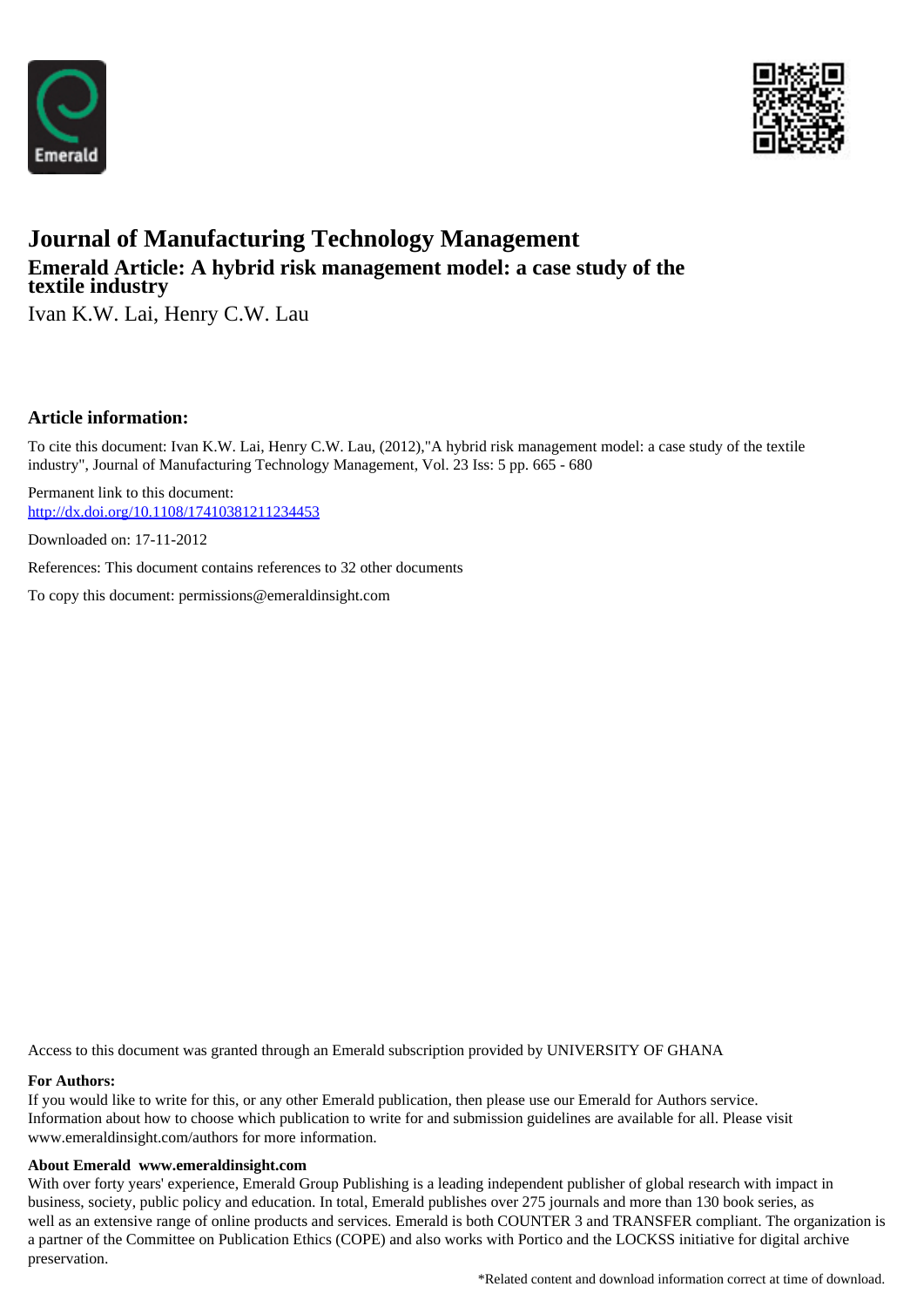

The current issue and full text archive of this journal is available at www.emeraldinsight.com/1741-038X.htm

# REGULAR PAPER A hybrid risk management model: a case study of the textile industry

Ivan K.W. Lai

Faculty of Hospitality and Tourism Management, Macau University of Science and Technology, Taipa, Macau, and

Henry C.W. Lau

School of Management, University of Western Sydney, Sydney, Australia

#### Abstract

Purpose – The purpose of this paper is to propose a hybrid risk management model, focusing on identification and evaluation of potential risk scenarios in industry/enterprise level, which assists in preventing negative impacts from adverse risks.

Design/methodology/approach – The proposed hybrid risk management model embraces the concept of hierarchical holographic modelling (HHM), enterprise-wise risk management (ERM) and risk filtering, ranking, and management (RFRM) that could be applied in real commercial settings. A case study is conducted in order to validate this comprehensive theoretical model.

Findings – This study shows the potential risks that may be faced by the textile industry in Hong Kong. Corresponding responses are suggested for the risks in different levels, which provide a systematic approach in managing the risks.

**Research limitations/implications –** The use of a single case study may limit the generalizability of the findings.

Practical implications – The risks suffered by the textile industry are identified through the case study, which provide an insight for better planning and preparation, so as to gain a better chance of success than that of competitors.

Originality/value – The proposed model does not only provide theoretical merits to the literature but can also be applied to different industries for risk management practices.

Keywords Hong Kong, Textile industry, Risk management, Hierarchical holographic model, Enterprise-wide risk management,

Paper type Case study

#### 1. Introduction

In today's business environment, many uncertainties are affecting the business operational environment of an organisation. Many of them are unpredictable and would occur suddenly, they include financial crisis, terrorist attacks and natural disasters. These risks can have significant impact on both the short- and long-term performances of a business organisation (Tang, 2006) and organisations are likely to suffer loss if they do not actively manage these risks.

The authors are most grateful to anonymous reviewers and the Editor-in-Chief, Professor David Bennett, for their constructive comments that helped to improve the presentation of the paper considerably.

A hybrid risk management model

## 665

Received 6 November 2010 Revised 11 May 2011, 23 July 2011, 17 September 2011 Accepted 22 September 2011



Journal of Manufacturing Technology Management Vol. 23 No. 5, 2012 pp. 665-680  $©$  Emerald Group Publishing Limited 1741-038X DOI 10.1108/17410381211234453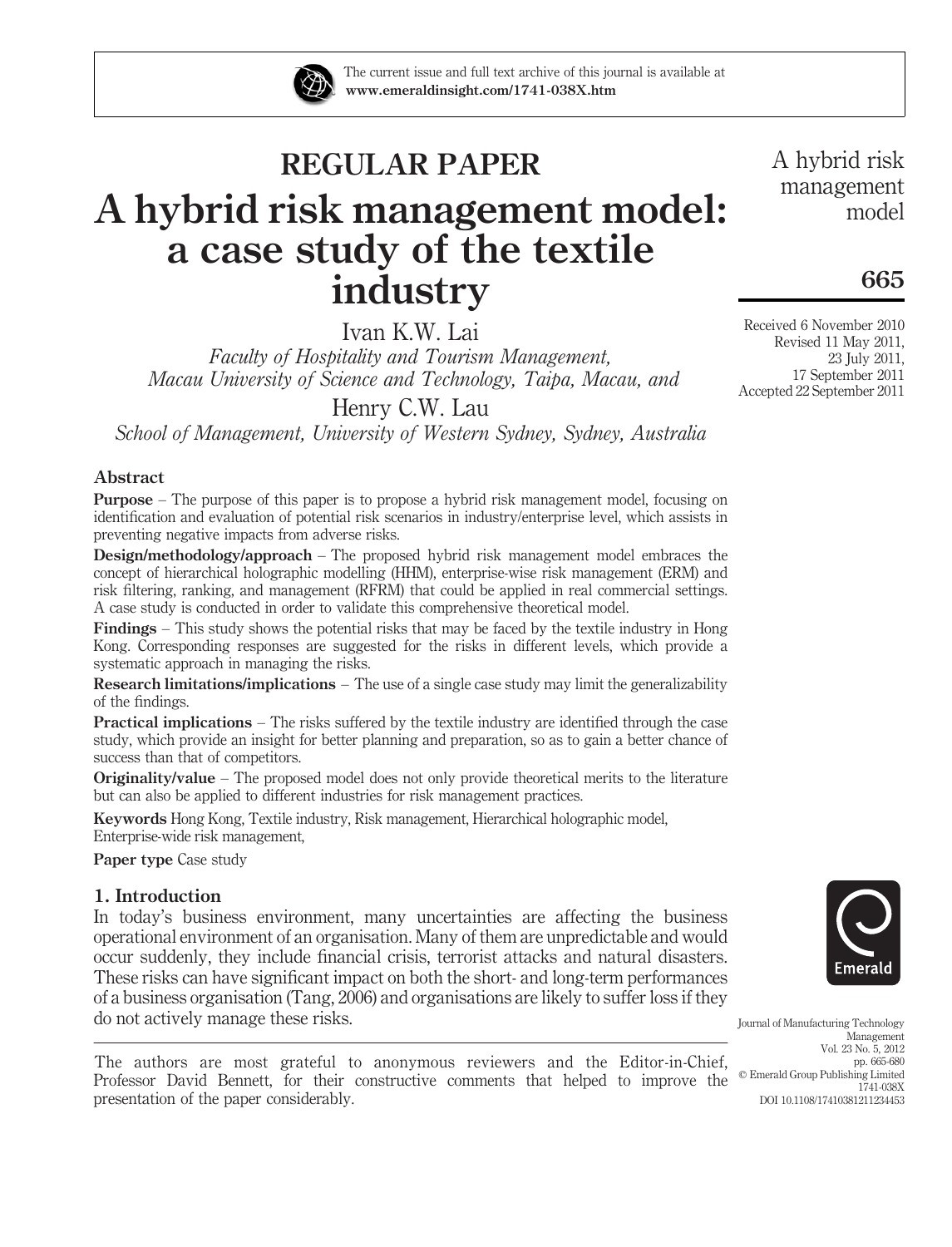Risk management is a pro-active approach to identify, analyse, and manage all potential risks faced by a company. To sustain a business in today's environment, it is necessary to assess the risks faced by the organisation and develop contingency plans to mitigate consequences and assure continuation of critical processes (Pai *et al.*, 2003). A great variety of tools and techniques were introduced in the past decade to deal with the risk management (Beasley et al., 2005; Jiang et al., 2009). Hierarchical holographic modelling (HHM) is a holistic and comprehensive analytical method the aim of which is to capture and represent the essence of inherent diverse characteristics and attributes of a system. On the other hand, enterprise-wise risk management (ERM) provides a framework that includes methods and processes used by organisations to manage risks that directly related to achievement of their objectives. Risk filtering, ranking, and management (RFRM) assesses all critical risks systematically. To develop a comprehensive and systematic approach in risk management, HHM, ERM and RFRM could be combined to form a hybrid risk management model, which bridges the gap between industrial level risk management and enterprise level risk management. The hybrid model extracts the potential risk scenarios from holographic view and filters them for particular case organisation.

The aims of the hybrid risk management model are:

- (1) to identify potential risk scenarios in the business environment of an industry;
- (2) to filter potential risk scenarios in business operations of a company;
- (3) to rate risk scenarios in risk matrix; and
- (4) to develop and select proactive activities that might minimise, or even prevent any negative impact from adverse risks.

This paper first provides a review on risk management, HHM, and ERM. Second, a hybrid risk management model is illustrated using a case study. The findings are discussed and conclusions are drawn from the application of the proposed methodology.

#### 2. Literature review

#### 2.1 Risk management

Risk can be defined as the likelihood that the outcome from a process will not meet expectations (Knechel, 2002). As a business continually changes, stakeholders increasingly want companies to identify and manage their business risks (Rao, 2007). Risk management becomes an essential aspect for business success. Risk management "refers to planning, monitoring and controlling activities which are based on information produced by risk analysis activity". While the management of risk "describes the overall process by which risks are analysed and managed" (Scarff *et al.*, 1993, p. 2). In the organisation, risk management is an integral part of the decision making and control process that takes into considerations to social, political and engineering factors with relevant risk assessments (Jeynes, 2002; Giannakis et al., 2004). By considering alternative scenarios generated by a risk management process, an organisation can judge their respective merits, select solution and undertake the implementation (Zsidisin and Ritchie, 2008).

Changes in technologies increase the sources of risks within the business environment. Therefore, various risk management approaches have been emerged since 1970s. For example, Ford Motor introduced failure mode effects analysis (FMEA)

**IMTM** 23,5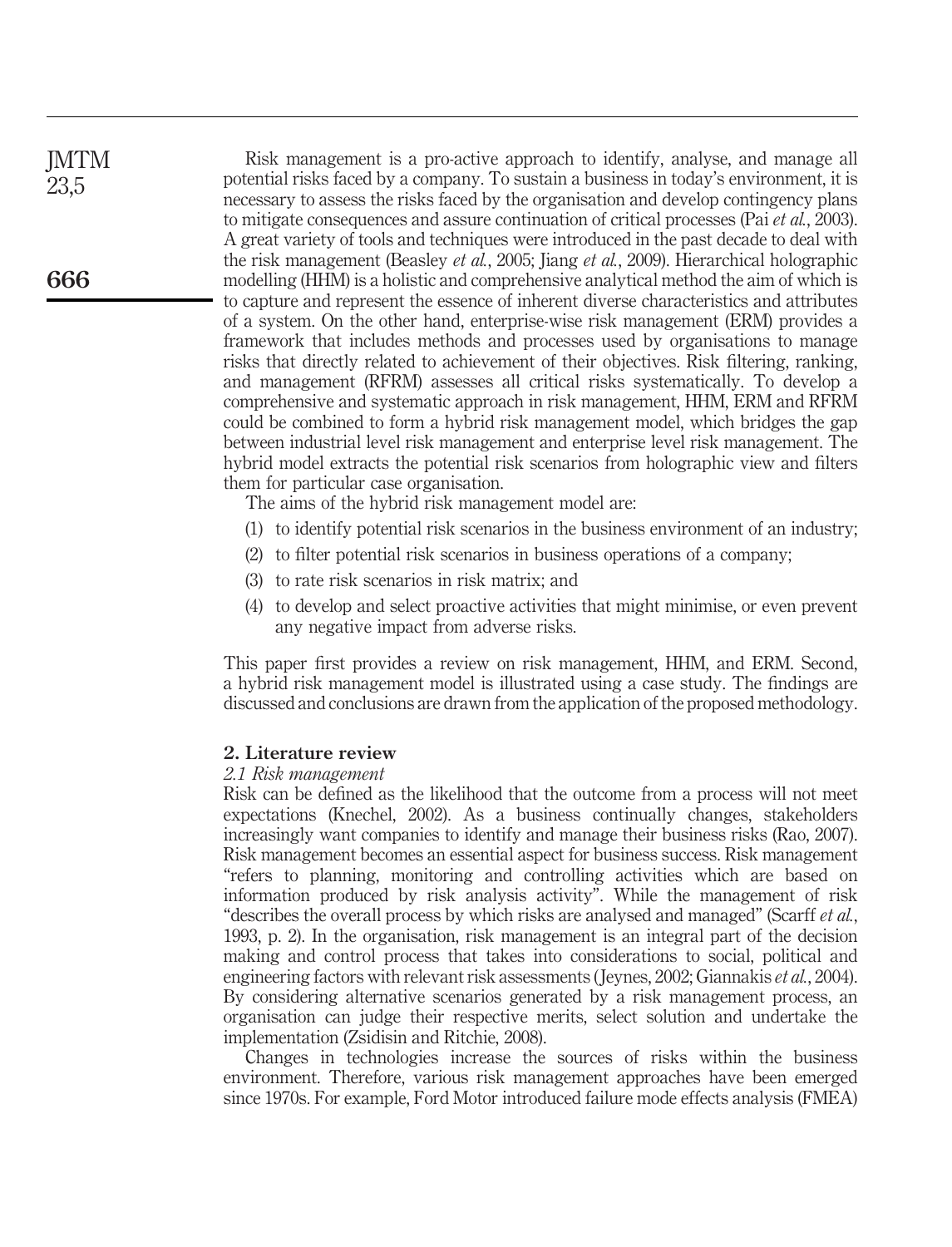to identify potential failure modes for manufacturing operation and its effect on product or process (Ford, 1996). FMEA is extensively used in different industries such as semiconductor and plastics. However, most traditional risk management approaches decompose systems into isolated subsystems for analysis and recombination to create system-level measures (Kaplan *et al.*, 2001). These approaches were no longer effective to identify, assess, and respond to the growing array of risks across a complex enterprise (Rao, 2007). An enterprise-wide approach to risk management was introduced by Haubenstock (1999) which consolidates all the risks into an overall risk portfolio. This portfolio management technique is the core principle of the Enterprise-wide Risk Management (ERM) approach.

#### 2.2 Hierarchical holographic modelling

HHM is a holistic methodology. The aim of HHM is to capture and represent the essence of the inherent diverse characteristics and attributes of a system – its multiple aspects, perspectives, facets, views, dimensions, and hierarchies (Haimes, 2004). HHM has been used for identifying – underlying risks in numerous studies (Kaplan *et al.*, 2001; Lambert et al., 2006). HHM has emerged from a generalisation of hierarchical overlapping coordination (HOC). It considers the decomposition and coordination problems of large-scale, multiple and complex systems that have more than one hierarchical overlapping structure (Haimes, 2004).

Haimes and Horowitz (2004) applied HHM to track terrorists. HHM first sets up the multi-view image of a system hierarchy of terrorist threats in order to generate a large number of scenarios, and then ranks these scenarios by likelihoods and consequences. HHM is introduced to address multiple dimensions and perspectives of risks of, terrorism, cyber and interconnected physical infrastructures, information technology (IT), information assurance (IA), and survivable dependable systems (SDS) (Longstaff and Haimes, 2002).

#### 2.3 Enterprise-wide risk management ERM

ERM is a systematic and integrated approach to the management of the total risks that a company faces (Dickinson, 2001). It is a comprehensive and integrated framework for managing credit risk, market risk, operation risk, economical capital, and risk transfer in an attempt to maximise firm's value (Lam, 2003). ERM helps assessing and addressing the risks from all sources that threaten an organisation's strategic objectives. Additionally, ERM also identifies risks that may represent opportunities that can be exploited for competitive advantage (Miccolis and Shah, 2000).

Traditional management techniques keep the management of risk separate and parallel within individual business functions, departments or subject-matter expertise (Loghry and Veach, 2009). "Enterprise-wide" suggests the elimination of functional, departmental or cultural barriers so that a truly holistic, integrated approach should be taken to manage risk with the intent of creating value (Anderson, 2000). ERM can be affected by an entity's board of directors, management and other personnel. It can be applied in strategy setting across the enterprise. It can be designed to identify potential events that may affect the entity, and to manage risk to keep enterprise within its "risk appetite". ERM can also provide reasonable assurance regarding the achievement of the entity's objectives. Establishing a risk appetite permits a focused strategic planning by the executives that promotes greater business opportunities and potential improved A hybrid risk management model

667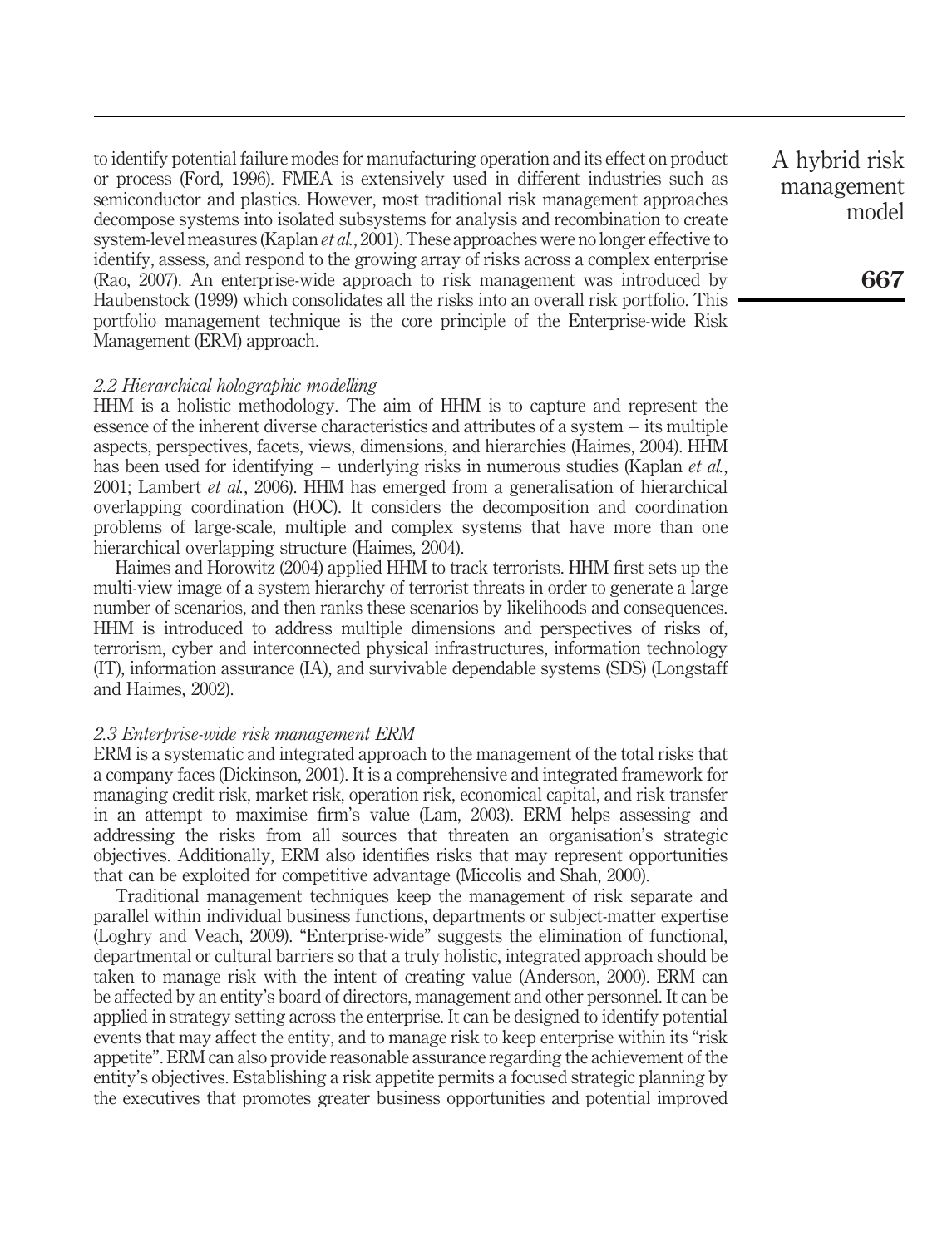| JMTM | risk/reward ratios (Drew, 2007). ERM has been used in modelling the risk using data      |
|------|------------------------------------------------------------------------------------------|
| 23,5 | envelopment analysis (DEA), which evaluate relative efficiency in multiple criteria      |
|      | mathematical model (Olson and Wu, 2008). Each ERM specialty has its own                  |
|      | methodology. In general, ERM covers the key steps of setting objectives, identifying and |
|      | assessing key risks, choosing a course of action for each risk event, and continuously   |
|      | monitoring the internal and external environments for changes in different conditions    |
| 668  | (Abrams <i>et al., 2007; Beasley <i>et al., 2008; Muzzy, 2008</i>).</i>                  |
|      |                                                                                          |

#### 3. Hybrid risk management model

Years of experience have taught us that problem identification is more important than problem solving (Corbett, 2004). However, risks identification is not an easy task and many risk managers perform their duties at the front-line level. They consult line managers in the design and implementation of risk management programs (Corbett, 2004). Thus, line managers can only identify the risks at the front-line level and raise issues of how to improve risk management practice.

Risk scenarios should be identified with a holistic view. The potential risks can be identified in the industry level with the use of HHM approach. It includes all possible risks that can happen in the entire industry which are relevant to the organisation's business operations and objectives. However, not all the potential risks identified by HHM approach have the same effect on different enterprises in the same industry. Therefore, the ERM approach is applied to identify the risks that are faced by the enterprise. It is always rather abstract to say how important the risk is and thus, it is necessary to convert the level of seriousness of the risks from subjective to quantitative measures. RFRM is presented to assess the risk rating, in terms of the consequence of hazard and likelihood of occurrence. The proposed hybrid risk management model integrates the approaches of HHM, ERM and RFRM is shown in Figure 1.



Figure 1. Hybrid risk management model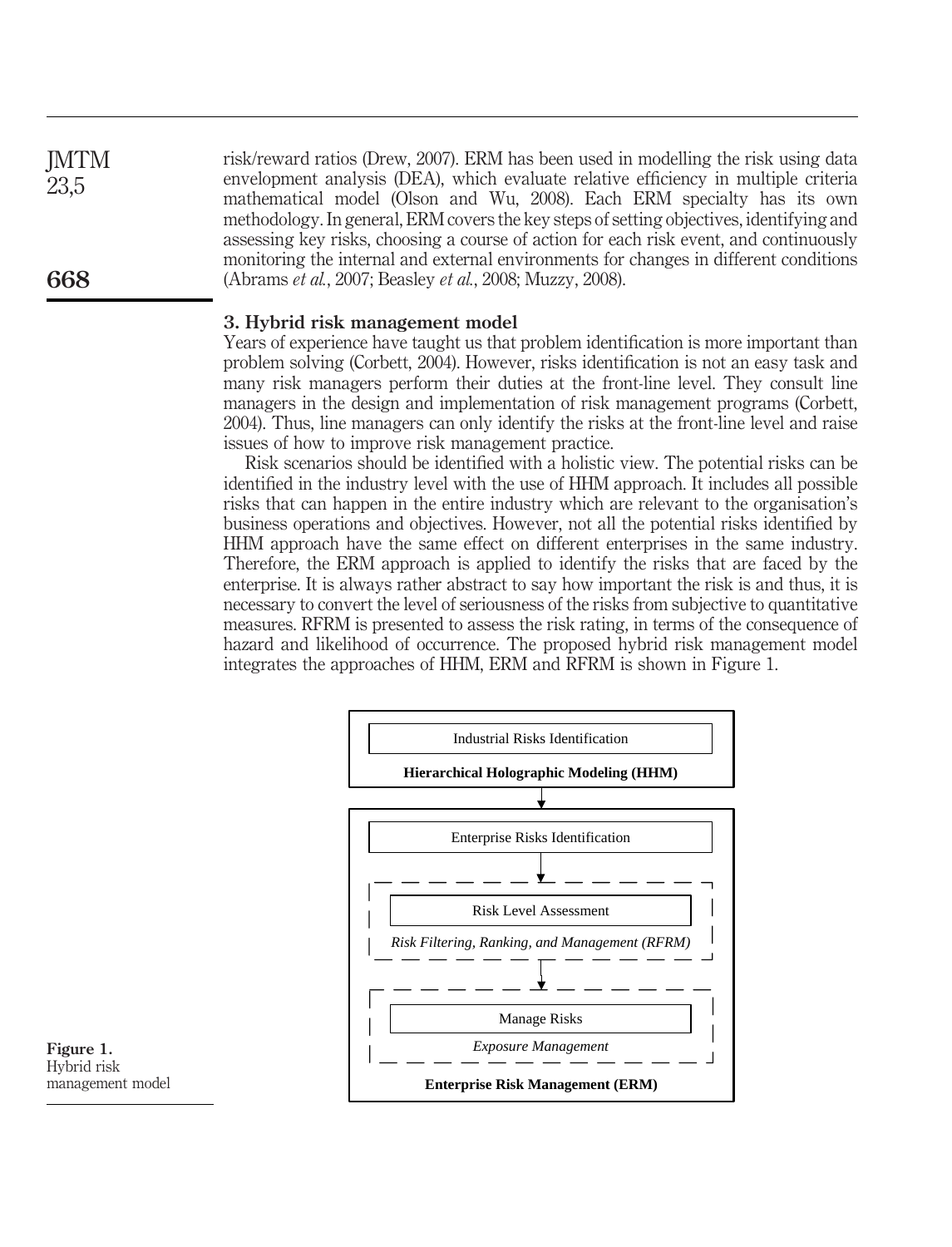In the proposed methodology, a quantitative definition of risk R, defined by Kaplan and Garrick (1981), is suggested to be used in terms of the ideas of a "set of triples":

$$
R = \{ < Si, Li, Xi > \} \tag{1}
$$

Where Si denotes the ith "risk scenario" identification, Li denotes the likelihood of that scenario, and Xi denotes the resulting consequences of the scenario, i.e. the measure of damage. Once the risk scenarios are identified, the likelihood of the risk scenario refers to how likely is that the risk scenario will happen. What the consequence will be if it does happen are then determined and the risk rating is calculated with equation (1). Based on the risk level assessment result, risks are classified into categories and further actions are then determined.

#### 4. Research method

A case study was conducted to show how the hybrid risk management model can be applied in real-life business context settings. Data was collected through semi-structured interviews of four key personnel working in the case company, within a risk management workshop at the beginning of year 2008. Semi-structured interviews with open-ended questions encouraged the interviewee to expand and interviewee is likely to discuss more on their feelings and attitudes as well as facts (Jennerich and Jennerich, 1997). Semi-structured interviews are appropriate to gain in-depth exploration into ideas and relationships not previously considered (Kerlinger, 1986). The research question of the study is "how to apply the hybrid risk management model to identify, analyse, and control the potential risk scenarios in a textile enterprise?"

Based on the industry and company background, the case study objectives are:

- (1) to analyse the applied technique and strategy of risk management in the organisation;
- (2) to identify the main risks and crisis within the entire industry;
- (3) to enable the management and staff in the company to better understanding the risk and to appreciate the importance of risk management; and
- (4) to identify the potential risks and to be aware of where those risks might originate, and to know what action should be taken to prevent them from happening.

#### 5. Case study

ABC (name disguised to protect identity as agreed), a glove manufacturer which belongs to the textile industry, is used to demonstrate how the hybrid risk management model is applied. Through this case, various common risks and particular risks will be identified; risk and crisis will be shown to occur under certain structures; and some reasonable solutions be recommended.

#### 5.1 Industry background

The Hong Kong (HK) textile industry has been developed rapidly since 1950, and become one of the most important manufacturing industries in Hong Kong. With the development of HK society and globalisation, the HK textile industry gradually grew into being the leader of the world's textile industry in the past decades. Under the pressure of increasing labour cost, most of the HK textile manufacturers decided to relocate their factories into mainland China and only keep their headquarters in HK. A hybrid risk management model

669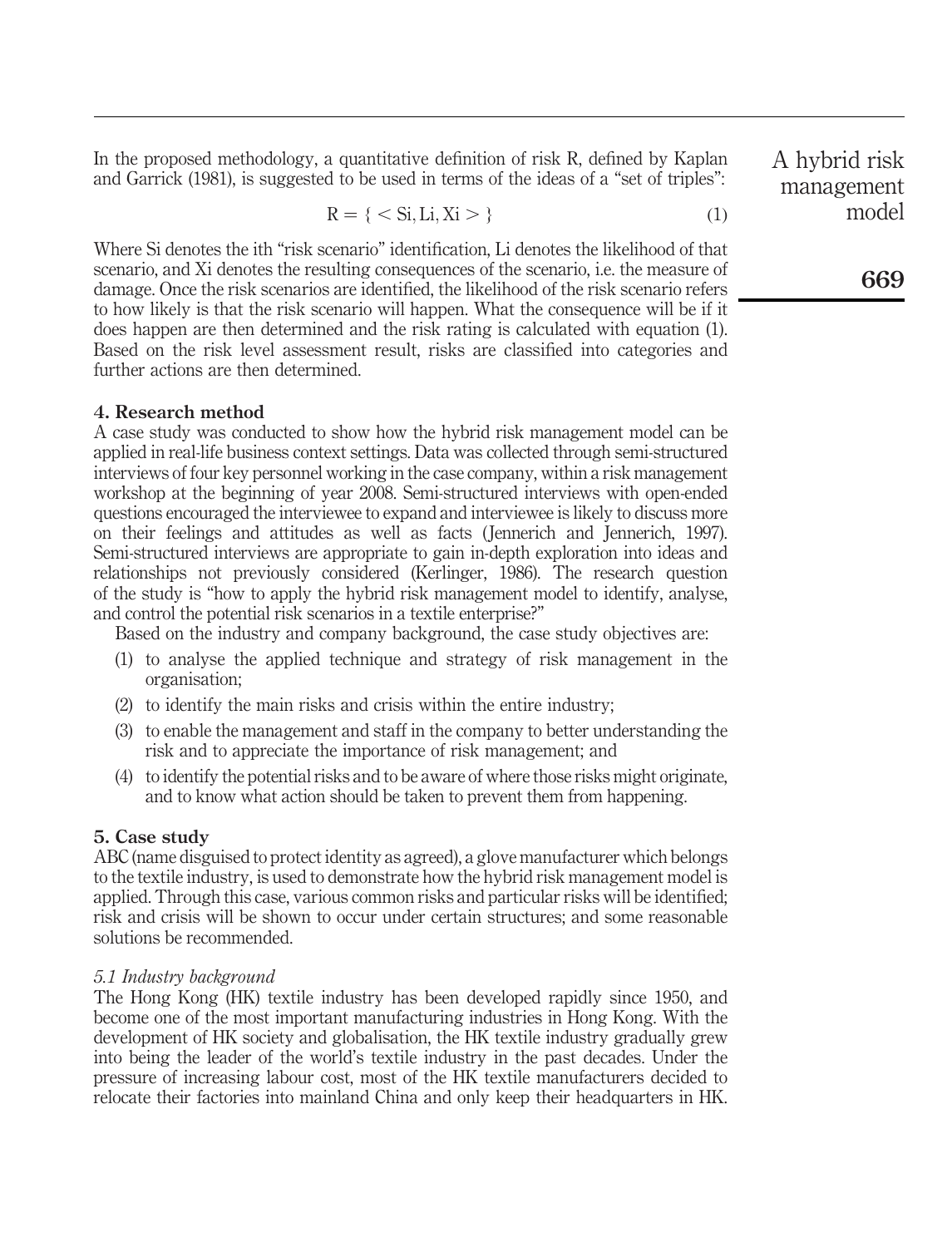| JMTM<br>23,5 | This trend made the textile manufacturers more competitive due to the lower labour<br>cost of China, and the HK headquarters were able to focus their resources on product<br>design and marketing. Since China joined the WTO and signed CEPA with Hong Kong, |
|--------------|----------------------------------------------------------------------------------------------------------------------------------------------------------------------------------------------------------------------------------------------------------------|
|              | the mainland textile businesses that are run by HK enterprises have become more<br>competitive in offering lower prices and better quality.<br>The rapid development of the textile industry and various opportunities that                                    |
| 670          | become available poses certain risk and potential crisis. There are two main risks to the<br>HK textile industry:                                                                                                                                              |

- (1) A large number of HK textile manufacturers are operating only export business. When it comes to a global economic crisis or disaster such as the crisis in 1997 and SARS in 2003, there would be a serious challenge for such businesses. The overseas orders would decrease sharply and many textile businesses would be closed down.
- (2) A growing number of emerging competitors from places such as Vietnam wish to have an increasing share of the world market.

#### 5.2 Company background

ABC is well known throughout the world as a glove manufacturer. The company has over 45-years of glove production experience. Its target markets are in America and Europe. The main product is glove of both industrial type and sporty type. The industrial type is especially for protecting the hands of workers engaged in dangerous jobs. The sporty type is for keeping warm and offering protection while doing sports such as snowboarding and skiing. ABC receives overseas orders and produces gloves according to customer requirements. Its customers include some of the world's leading brands such as Nike, GAP, TNF, Y3, and Marmon.

The headquarter of ABC is located in HK and it has the responsibility of receiving orders, planning production schedules, planning logistics activities and customer relationship management. All the production plans are sent to the Pan Yu information centre in China. The responsibility of information centre is to launch production information to branch factories. This process is conducted though the internet enterprise resource planning (IERP) which is an ERP system internally developed by ABC's IT department. There are five manufacturing zones in mainland China and zones receive production plans and schedules via the IERP. All the products are shipped overseas after production. Figure 2 shows the organisational structure of case company.

#### 5.3 Hierarchical holographic modelling (HHM)

A risk assessment workshop was conducted in ABC Hong Kong head office with four senior staff in order to identify a set of potential risks which the glove manufacturing industry might have to face. By applying the HHM framework for risk assessment and management, risk scenarios that result from and propagate through the multiple overlapping hierarchies in real-life systems can be identified. This method provides a holographic view of a modelled system and considers different hierarchical structures together, and thus is capable of identifying major sources of risk and uncertainty in a very convenient way. Nine major categories of the model are identified by applying the HHM approach in the industry; they are economic, reputation, resources, operations, environmental, market, policy, managerial and financial risk. The potential risks within each of the categories are shown in Figure 3.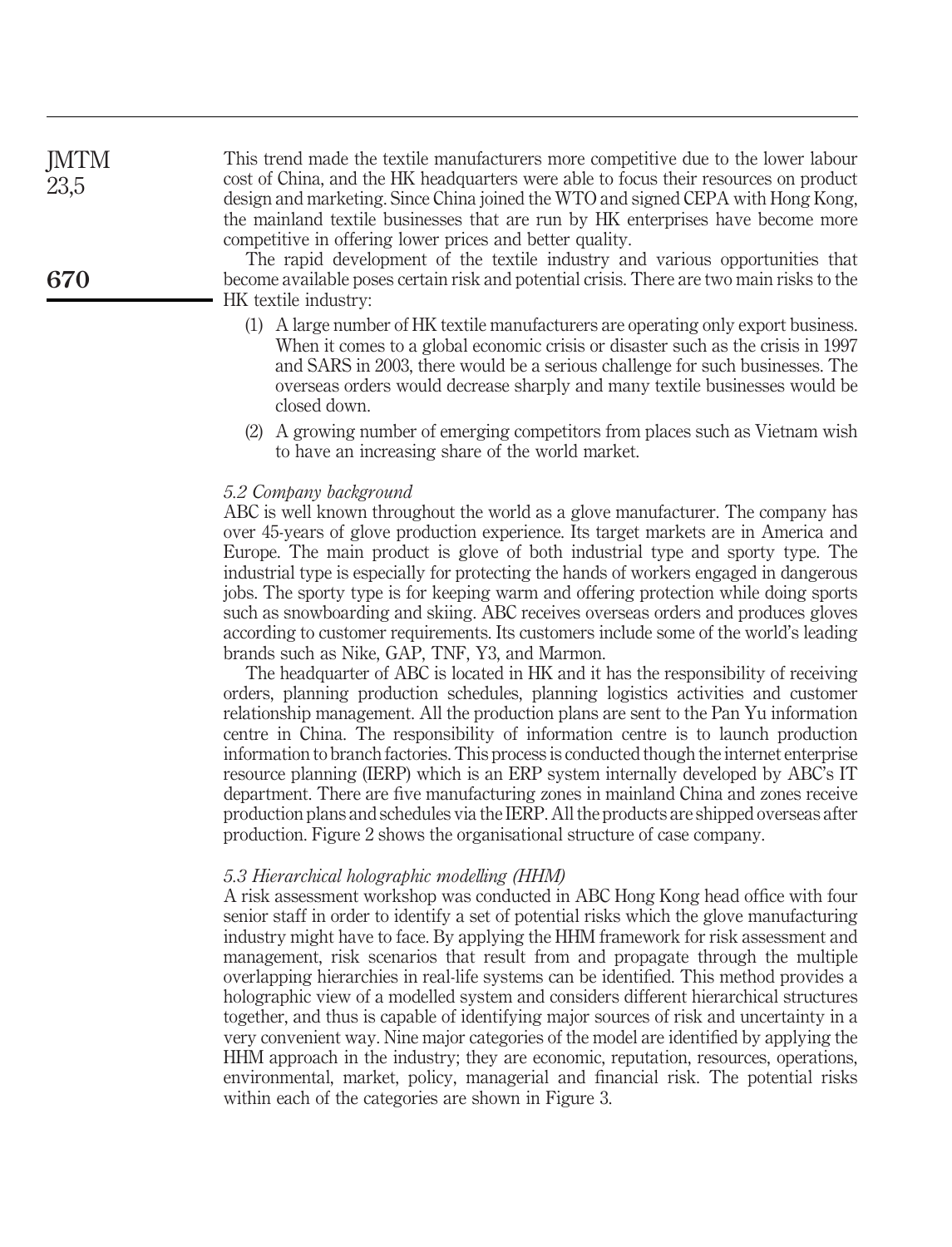

Based on the information from the HHM and on the background of the industry, some of the risks are seen as more likely to occur and are especially difficult to cope with. These risks are: reputation, resources, operations, market and managerial risk. Most of them are high level risks and are related to the daily operation of the company. Among these risks, the operation (risk of system shutdown) and market risk are difficult to cope with since these risks are difficult for the company to control. The operational system may suddenly stop because of uncontrollable events such as power cut or faults in the system. Although these events seldom occur, they are classified as high risk because they could halt the entire working process immediately. The market risk is caused by external factors, such as market changes, customers leaving, competitors offering even lower prices to international customers. These issues are uncontrollable and hard to avoid. If they occur they will have a great impact on the industry.

#### 5.4 Enterprise-wise risk management

5.4.1 Risk identification. With the basic structure of the HHM in place, ABC can review the current operations of the company and estimate which risks they may have to face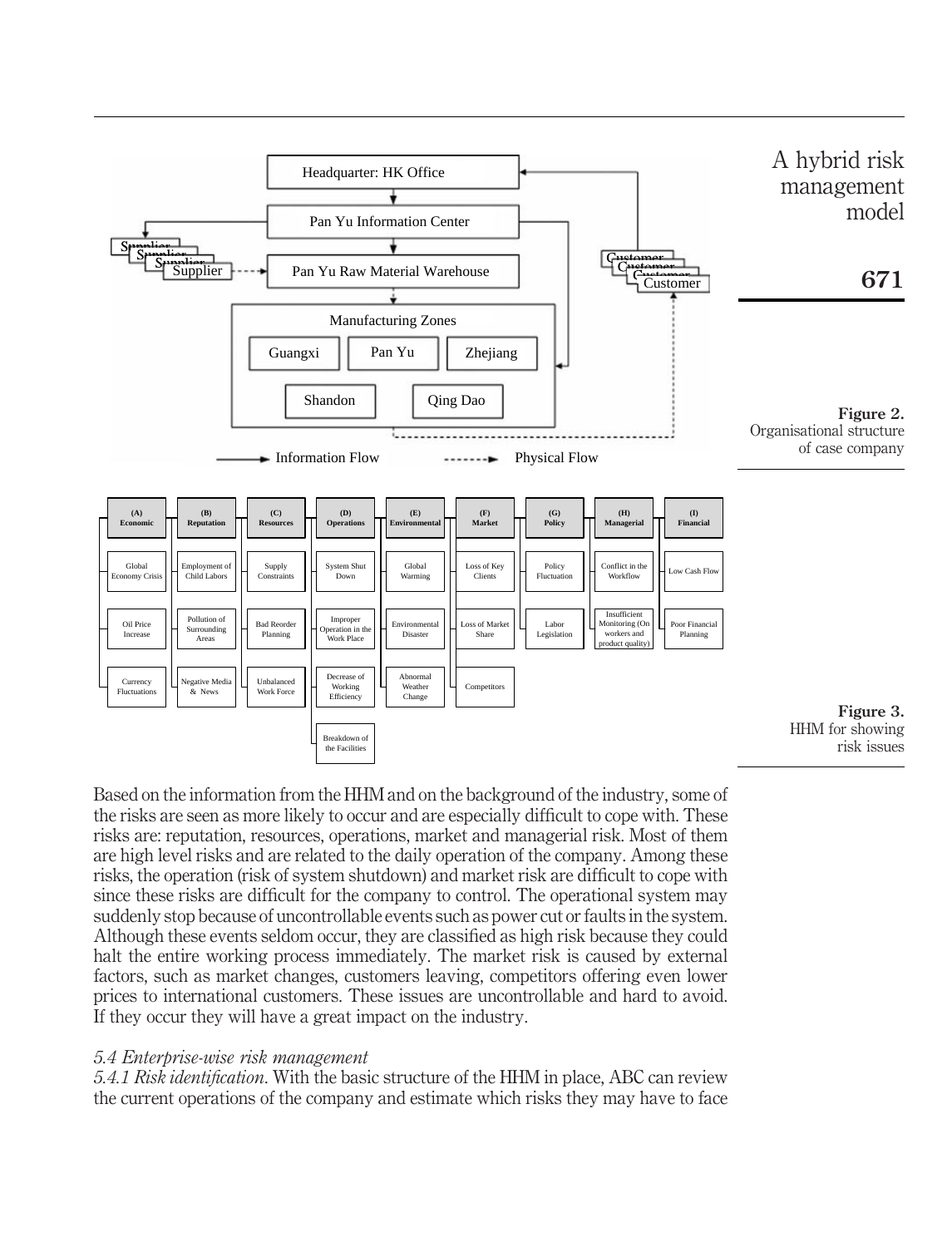| <b>JMTM</b> |  |
|-------------|--|
| ソスリ         |  |

in the textile industry. The potential risks that may be faced by ABC are identified and shown in Figure 4.

(A) Economic risk

Global economic risk (A1). Most of the HK textile manufacturers are only running export businesses, including ABC which relies completely on export businesses and does not engage in any business related to the domestic market. When it comes to a global economic crisis, ABC would suffer loss directly and immediately.

*Oil price (A2)*. In the past few years, various factors have led to the fluctuation of the oil price. This increases the operating costs of ABC, material distribution, production and shipment.

(B) Reputation risk

*Negative media & news (B1).* ABC faces a low level of risk in this field as it is not a brand owner who might suffer from more reputation risk when a quality crisis occurs or negative news is broadcast; besides, ABC has a well-developed QC system, which guarantee the high quality of goods; and it strictly obeys all rules in the textile industry, it would not allow any illegal or disreputable operations during the production activities.

(C) Resources risk

Supplier stability (C1). Most suppliers of ABC are domestic raw material manufacturers such as leather, plastic and paper factories, which may not be able to supply materials of the required quality and quantity.

Material delivery (C2). Occasionally, materials are not delivered on time especially during the peak seasons. In some cases, delivery problems have hindered the fulfilment of important orders and led to compensation claims. This problem is caused by suppliers or third party logistics.

Unbalance demand in labour  $(C3)$ . Usually, during the peak season there is a lack of labour; and an oversupply of labour during off seasonal periods. This prevents ABC from working in the most economic manner, and the company has to face high labour costs throughout the whole year.

(D) Operations risk

System shutdown (D1). ABC uses the IERP system to conduct all the daily operations such as transfer of orders, production planning, picking list establishment and confirmation of shipments. If the system is shutdown, the whole company operations will need to stop immediately and need to wait until the system recovers. This is costly for ABC and this risk may appear in summer as there are power constraints and disruption in many factories China.



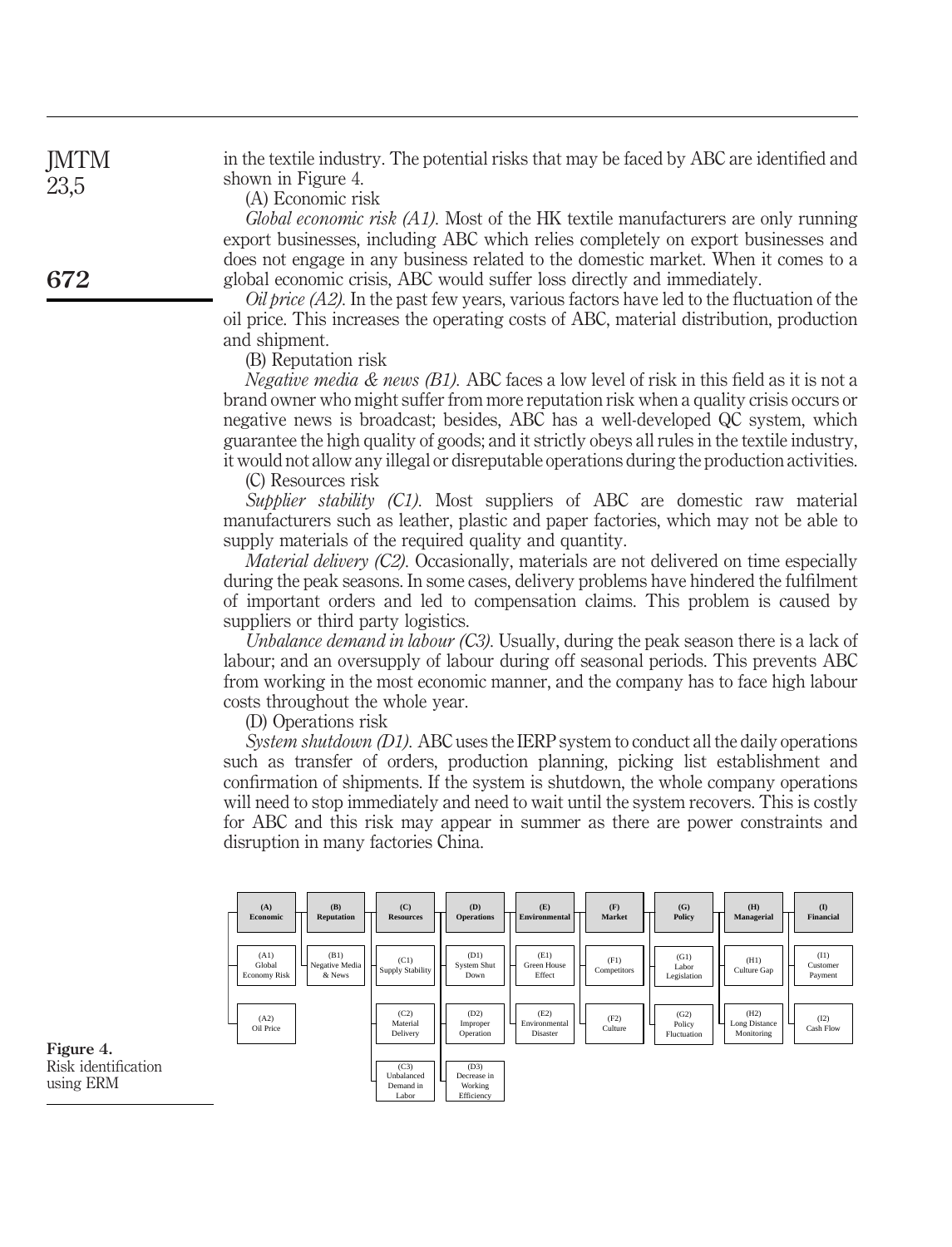Improper operations (D2). Most of employees are the local residents living in Pan Yu and may not have a good educational background. Hence, inappropriate operations such as applying wrong system controls, or poor machine handling may sometimes affect the product quality.

Decreasing working efficiency (D3). Some members of staff have worked for ABC for over ten years. It can be seen that their working efficiency is decreasing. From observation, some are working without enthusiasm, in a lifeless manner. Compared with new employees, their working efficiency does not meet ABC's requirements.

(E) Environmental risk

*Green house effect (E1).* It is well known that the green house effect (GHE) has led to increasing temperatures all over the world. Traditionally, the main function of glove is keeping people warm, but with the increased in world temperature may reduce the total demand for gloves gradually.

*Environmental disaster (E2).* Any disaster such as a typhoon, earthquake or flooding may directly damage the ABC mainland branch factories. For example, a snow storm and a serious earthquake happened in 2008 caused severe damages; some ABC branch factories could not open for four months after the disaster. Normally, in some littoral areas such as Fujian province, typhoon will cause damage to factories every year.

(F) Market risk

*Competitors (F1).* After joining the WTO, more people in the Mainland China would like to run textile export businesses due to the low labour cost and the relatively high profits. The market share of ABC will decrease due to greater competition from players in Mainland China.

*Culture (F2).* Culture changes may reduce demand for gloves and the total market for this produce will gradually reduce.

(G) Policy risk

Labour legislation (G1). The government has increased its requirement for HK manufacturers working in Guangdong province. The government now requires higher provisions in employee contracts, a higher quality standard of general facilities and pollution constrains in compliance with the latest Mainland labour legislation.

*Policy fluctuation (G2).* Any changes made by the Chinese Government would affect ABC's daily operations or even its business strategy. In the past few years, Mainland government has introduced different policies for which ABC had to amend its strategy. For example, energy-saving policies set limitations to output and water emission, which impose pressure on ABC.

(H) Managerial risk

Culture gap (H1). As most of the staff in ABC is Pan Yu local residence, and all department managers are from HK, there are culture gaps in the management of business activities, i.e. conflicts are likely to occur between HK managers and local staff.

Long distance monitoring (H2). As most of the branch factories are in other provinces in the Mainland, the only management methods are IERP and phone calls. It seems that branch factories are insufficiently monitored.

(I) Financial risk

*Customer payment (I1).* During the economic crisis, some customers may have difficulties in paying their goods. In some cases, customers may forfeiture their goods and ABC will not receive any money.

A hybrid risk management model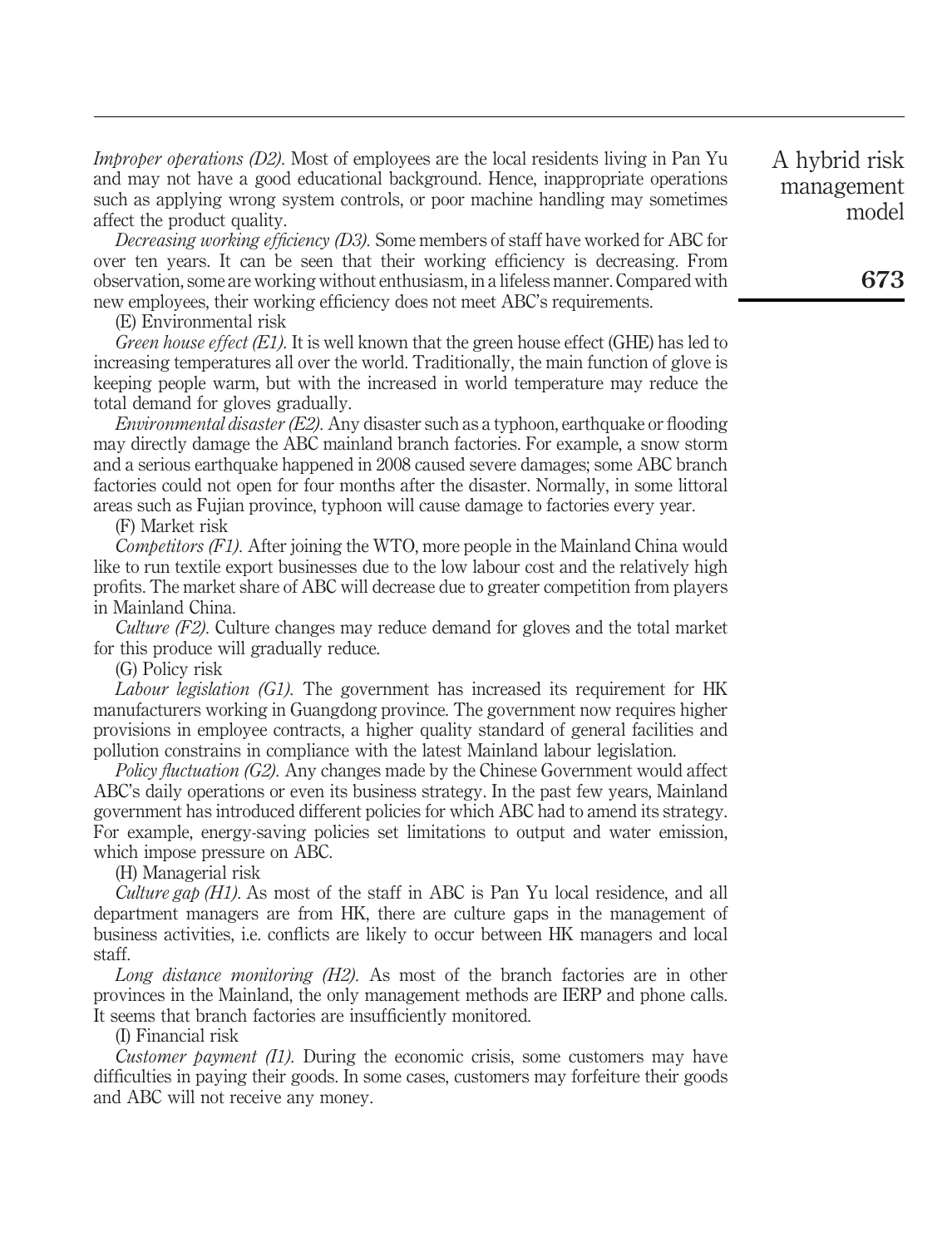**IMTM** 23,5

Cash flow (I2). Investment in an increasing number of Mainland factories from 2006 to 2007 has generated cash flow problems for ABC because of the current global economic crisis. As a result of decreasing orders and revenue, the cash flow is under pressure and the company is finding it difficult to maintain the present business.

5.4.2 Risk filtering, ranking, and management. After the risk identification, the management of each risk using standard likelihood and consequence indicators has been carried out using RFRM. RFRM is a tool that provides a systematic risk score for either screening hazards or prioritising risks. The likelihood and consequence are divided and assessed qualitatively on scales of six levels, from levels 0 to 5. With the measurement methodologies for the two elements, likelihood and consequence, risk ratings for each of the identified risks are calculated with the formula, i.e. Risk Rating  $=$  Risk Likelihood (Li) x Risk Consequence (Xi). The qualitative risk assessment matrix with the definition of the corresponding qualitative measures is shown in Figure 5. The likelihood and consequence of the ABC's risk which have been identified with ERM are also measured quantitatively and the ratings are calculated. Details of measurement to each risk are shown in the Table I.

In Table I, all risks have been measured by the likelihood and consequence calculation, their risk ratings are then determined. Based on the risk rating and the classification standard, the above risks are divided into four categories: acceptable/ moderate risk, significant risk, severe risk and high risk. The risk classification is shown in Figure 6. Four actions are suggested for each of the categories in corresponding to the degree of the risk involved. They include:

- (1) Accept. Accept the level of risk and take no action to minimise it further.
- (2) Avoid. Take action to avoid the risk.
- (3) Transfer. Transfer the risk to someone else.
- (4) Mitigate. Take action to manage the risk; generally through a system of internal control.

5.4.3 Exposure management. The risk classification gives a clear indication of which risk is more significant and which risk should be transferred or mitigated. Combined with ABC's experience for daily risks, actions were identified to deal with the risks. These actions are given in Table II.

#### 6. Discussion

After conducting the case study, it is clear that the textile industry has faced lots of risks. They include economic, reputation, resources, operations, environmental, market, policy, managerial and financial risks. If the company is well-prepared before the risks are materialised, they can turn risks into opportunities. The proposed hybrid risk management model enables the company to have a better planning and gain competitive advantage over its competitors. Once the company faces the potential risks, actions must be taken immediately to reduce potential loss.

Beside the risks identified by the company through the HHM and ERM approach, there are several points the company should be aware of. The company should work out an action plan to transfer or mitigate following risks:

. Global warming. It seems that the GHE will continue and it will have an adverse impact on the sales volume of those gloves the major function of which is to keep

674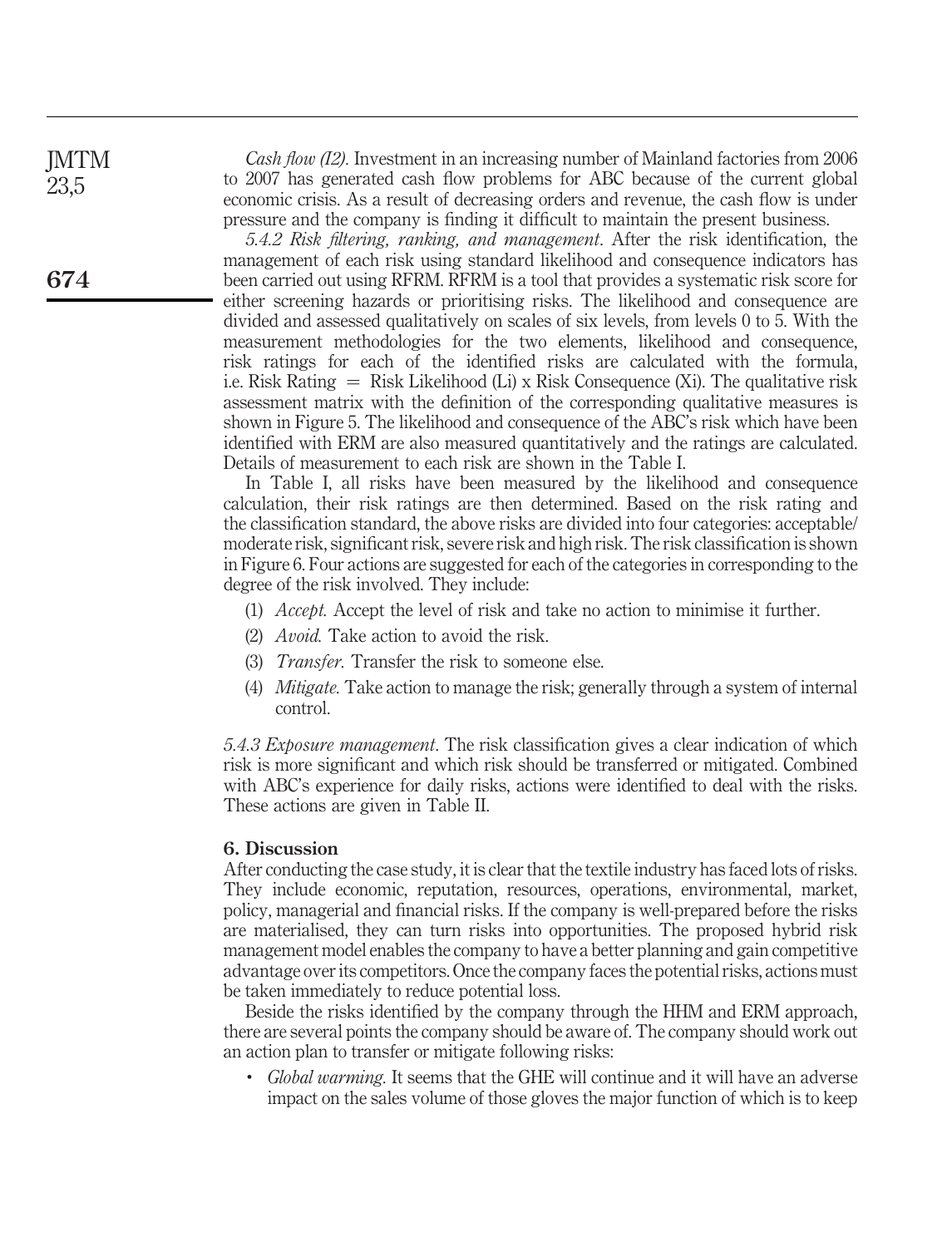#### **Qualitative Measures of Likelihood**

| <b>Descriptor</b>     | <b>Description</b>                                            |  |  |  |  |  |
|-----------------------|---------------------------------------------------------------|--|--|--|--|--|
| Impossible            | The event will not happen practically under any circumstances |  |  |  |  |  |
| Rare                  | The event may occur in exceptional circumstances.             |  |  |  |  |  |
| Unlikely              | The event could occur at some time.                           |  |  |  |  |  |
| Moderate              | The event should occur at some time.                          |  |  |  |  |  |
| Likely                | The event will probably occur in most circumstances.          |  |  |  |  |  |
| <b>Almost Certain</b> | The event is expected to occur.                               |  |  |  |  |  |
|                       |                                                               |  |  |  |  |  |

Qualitative Measures of Consequence / Severity

| Level<br><b>Descriptor</b> |              | <b>Description</b>                                                                   |  |  |  |  |  |
|----------------------------|--------------|--------------------------------------------------------------------------------------|--|--|--|--|--|
| $\mathbf{0}$               | Negligible   | No financial loss.                                                                   |  |  |  |  |  |
| 1                          | Minor        | Temporary loss of dignity. Low financial loss. No loss of reputation.                |  |  |  |  |  |
| $\overline{2}$             | Moderate     | Moderate financial loss. Moderate loss of reputation. Moderate business interruption |  |  |  |  |  |
| 3                          | Serious      | Serious financial loss. Serious loss of reputation. Serious business interruption.   |  |  |  |  |  |
| 4                          | Severe       | Major financial loss. Major loss of reputation. Major business interruption.         |  |  |  |  |  |
| 5                          | Catastrophic | Potential closure of the company                                                     |  |  |  |  |  |

A hybrid risk management model

675



| Consequence                                    | Likelihood of hazard being realised |                |                 |                 |            |                      |  |  |  |  |
|------------------------------------------------|-------------------------------------|----------------|-----------------|-----------------|------------|----------------------|--|--|--|--|
| Severity/impact<br>of hazard being<br>realised | Impossible<br>(0)                   | Rare $(1)$     | Unlikely<br>(2) | Moderate<br>(3) | Likely (4) | Almost<br>certain(5) |  |  |  |  |
| Negligible (0)                                 | $\bf{0}$                            | $\mathbf{0}$   | $\mathbf{0}$    |                 |            |                      |  |  |  |  |
| Minor(1)                                       | $\theta$                            |                | $\overline{2}$  | 3               |            | 5                    |  |  |  |  |
| Modernate(2)                                   | $\Omega$                            | $\overline{2}$ |                 | 6               | 8          | 10                   |  |  |  |  |
| Serious (3)                                    | $\theta$                            | 3              | 6               | 9               | 12         | 15                   |  |  |  |  |
| Severe $(4)$                                   | $\Omega$                            |                | 8               | $12 \,$         | 16         | 20                   |  |  |  |  |
| Catastrophic (5)                               | $\mathbf{0}$                        |                | 10              | 15              | 20         | 25                   |  |  |  |  |

No risk (0), Acceptable risk (1-2), Moderate risk (3-4),

Significant risk (5-10), Severe risk (12-16), High risk (20-25)

the hands of the wearer warm. In order to transfer this GHE risk, it is suggested that the company should invest more in R&D. The company can focus on designing gloves with various novel functions.

. Product safety and quality issues remain a concern in export. Product recall is a very serious problem in Asia, especially in Mainland China. Products are often rejected because of poor quality and reduced safely standard. ABC can take the advantages of using well-established QC systems for quality control and assurance.

Figure 5. Qualitative risk assessment matrix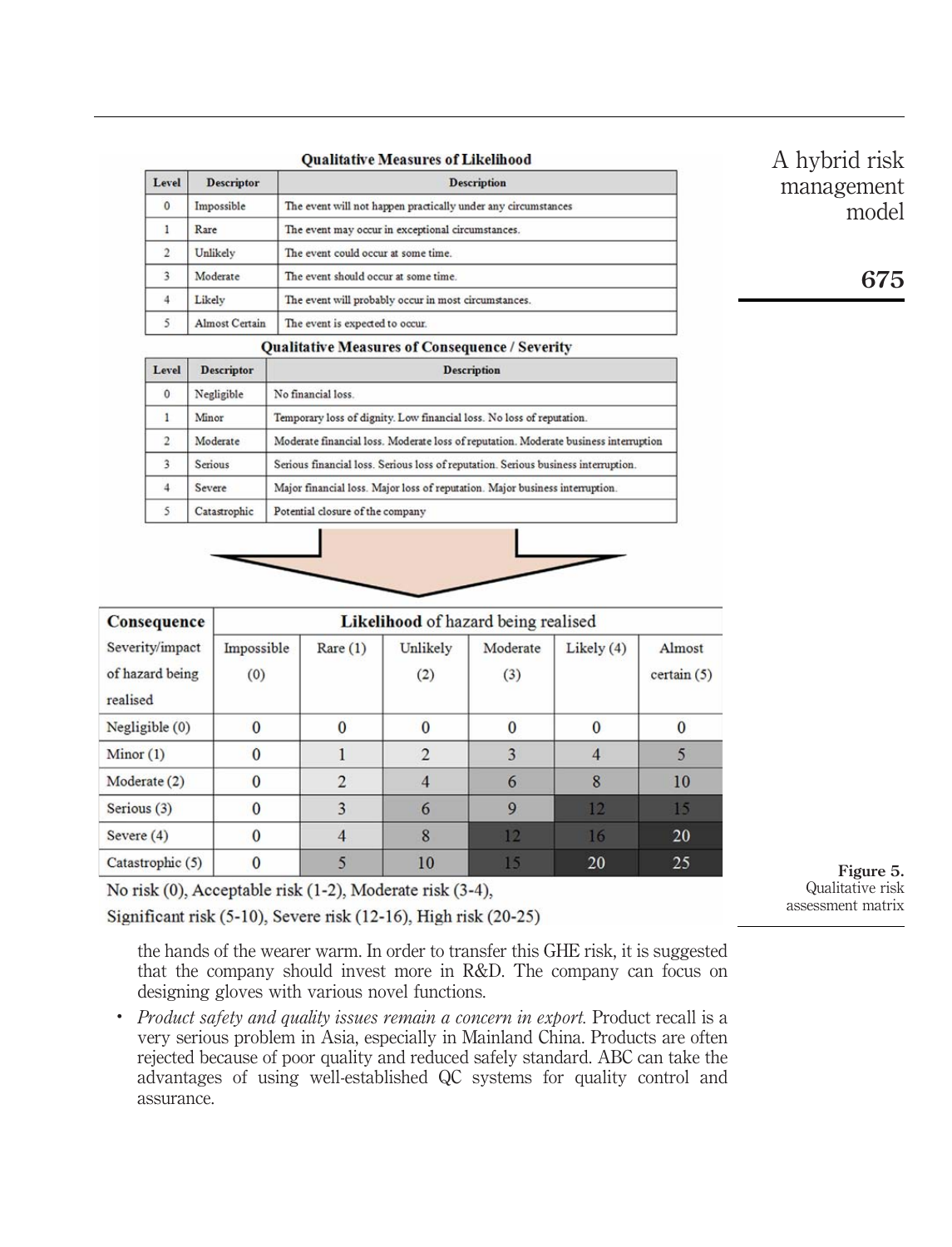| 23,5                     | Risk                                      | Risk category         | Likelihood     | Consequence    | Rating |
|--------------------------|-------------------------------------------|-----------------------|----------------|----------------|--------|
|                          | A1. Global economic risk                  | Uncontrollable        |                | 5              | 5      |
|                          | A2. Oil price                             | Uncontrollable        | 3              | 3              | 9      |
|                          | B1. Negative media & news                 | Somewhat controllable | 3              | 2              |        |
|                          | C1. Supplier stability                    | Uncontrollable        |                | $\overline{2}$ | h<br>8 |
|                          |                                           |                       | 4              |                |        |
| 676                      | C <sub>2</sub> . Material delivery        | Somewhat controllable | 2              | 3              | h      |
|                          | C3. Unbalance demand in labour            | Somewhat controllable | 5              | 4              | 20     |
|                          | D1. System shutdown                       | Uncontrollable        | 5              | $\overline{2}$ | 10     |
|                          | D <sub>2</sub> . Improper operation       | Controllable          | 3              | $\overline{2}$ | 6      |
|                          | D3. Decreasing working efficiency         | Controllable          | 4              | 4              | 16     |
|                          | E1. Green house effect                    | Uncontrollable        | 5              | 5              | 25     |
|                          | E2. Environment disaster                  | Uncontrollable        | $\overline{2}$ | 5              | 10     |
|                          | F1. Competitors                           | Uncontrollable        | 4              | 5              | 20     |
|                          | F <sub>2</sub> . Culture                  | Somewhat controllable | 4              | 2              | 8      |
|                          | G1. Labour legislation                    | Uncontrollable        |                | 3              | 3      |
|                          | G2. Policy fluctuation                    | Uncontrollable        | 2              | $\overline{2}$ | 4      |
|                          | H <sub>1</sub> . Culture gap              | Somewhat controllable | 3              | $\overline{2}$ | h      |
|                          | H <sub>2</sub> . Long distance monitoring | Controllable          | 4              | 3              | 12     |
| Table I.                 | I1. Customer payment                      | Uncontrollable        | 2              | 4              | 8      |
| Risk measurement results | I2. Cash flow                             | Controllable          |                | 4              |        |

|             | <b>Significant/Severe Risk</b><br>$(Risk Rating = 5 - 16)$                                                                                 | <b>High Risk</b><br>$(Risk Rating = 20 - 25)$                                                                                             |  |  |  |  |
|-------------|--------------------------------------------------------------------------------------------------------------------------------------------|-------------------------------------------------------------------------------------------------------------------------------------------|--|--|--|--|
| Consequence | A1. Global Economic Risk<br>A <sub>2</sub> . Oil Price<br>C2. Material Delivery<br><b>E2. Environment Disaster</b><br>11. Customer Payment | C3. Unbalanced Demand in Labor<br>E1. Green House Effect<br>F1. Competitors                                                               |  |  |  |  |
|             | <b>Transfer</b>                                                                                                                            | <b>Mitigate</b>                                                                                                                           |  |  |  |  |
|             | <b>Acceptable/Moderate Risk</b><br>(Risk Rating = $1-4$ )                                                                                  | <b>Significant/Severe Risk</b><br>(Risk Rating $= 5 - 16$ )                                                                               |  |  |  |  |
|             | G1. Labor Legislation<br>G2. Policy Fluctuation<br>12. Cash Flow                                                                           | B1. Negative Media & News<br>C1. Supplier Stability<br>D1. System Shutdown<br>D2. Improper Operation<br>D3. Decreasing Working Efficiency |  |  |  |  |
|             |                                                                                                                                            | F <sub>2</sub> . Culture<br>H1. Culture Gap<br>H <sub>2</sub> . Long Distance Monitoring                                                  |  |  |  |  |



Figure 6. Risk classification matrix

Likelihood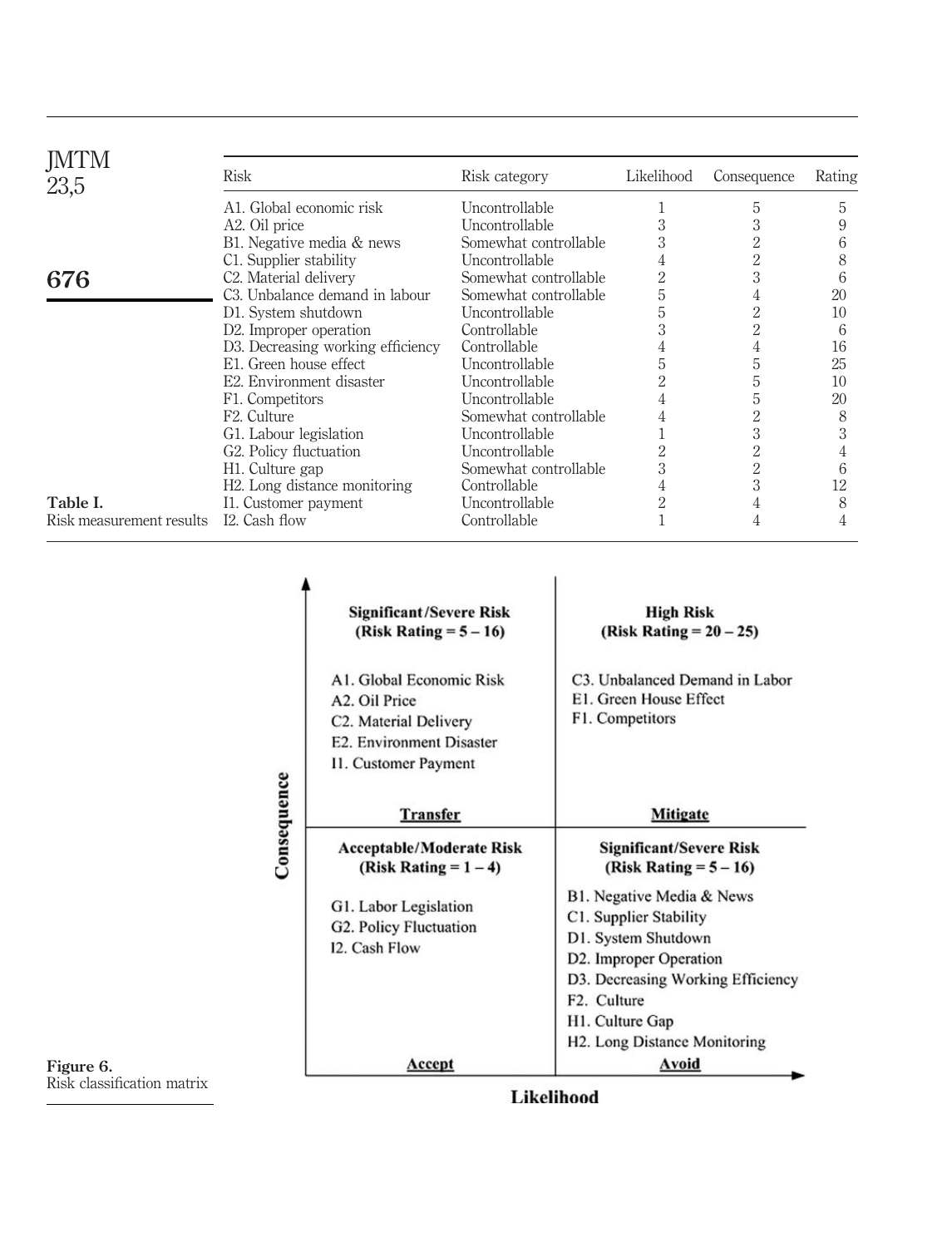|                        |          | Risk Response Action plans                                                                                                                                                                                                                      | A hybrid risk<br>management |
|------------------------|----------|-------------------------------------------------------------------------------------------------------------------------------------------------------------------------------------------------------------------------------------------------|-----------------------------|
| A1                     | Transfer | Develop China market                                                                                                                                                                                                                            | model                       |
| A2                     | Transfer | Transfer extra costs to customers                                                                                                                                                                                                               |                             |
| B1                     | Avoid    | (1) Prevent defective products reach the market                                                                                                                                                                                                 |                             |
|                        |          | (2) Develop emergence plan in case negative media news is reported                                                                                                                                                                              |                             |
| C <sub>1</sub>         | Avoid    | Perform supplier development program to help suppliers to improve their product<br>quality                                                                                                                                                      |                             |
| C <sub>2</sub>         | Transfer | Apply vendor managed inventory (VMI) model for core components                                                                                                                                                                                  |                             |
| C <sub>3</sub>         | Mitigate | Simplify the production process and hire part time staff during peak season                                                                                                                                                                     |                             |
| D1                     | Avoid    | (1) Set up backup electricity generator                                                                                                                                                                                                         |                             |
|                        |          | (2) Perform preventive system maintenance frequently                                                                                                                                                                                            |                             |
| D2                     | Avoid    | Provide sufficient training to the workers                                                                                                                                                                                                      |                             |
| D <sub>3</sub>         | Avoid    | Develop employee relationship program such as senior club to inspire those old<br>members of staff                                                                                                                                              |                             |
| E1                     | Mitigate | It is impossible to avoid GHE. Hence, ABC should diversify its product line and                                                                                                                                                                 |                             |
|                        |          | design products with various novel functions such as fishing glove and bicycle glove                                                                                                                                                            |                             |
| E2                     | Transfer | Buy disaster insurance                                                                                                                                                                                                                          |                             |
| F1                     | Mitigate | ABC should strength itself by providing better service, offering attractive designs,                                                                                                                                                            |                             |
| F2                     | Avoid    | lowering its costs and developing good company reputation                                                                                                                                                                                       |                             |
|                        |          | Spend more resources on market research on the fast moving market. When a<br>sudden market change occurs, the market research team and design department can<br>provide a new design to fulfil the latest requirement in a short period of time |                             |
| G1                     | Accept   | ABC should adjust its strategy in order to fulfil the provisions of the latest labour                                                                                                                                                           |                             |
|                        |          | legislation                                                                                                                                                                                                                                     |                             |
| G <sub>2</sub>         | Accept   | Review and revise company strategy from time to time in order to adapt the policy                                                                                                                                                               |                             |
|                        |          | fluctuation                                                                                                                                                                                                                                     |                             |
| H1                     | Avoid    | Arrange more social gathering activities to break the gap                                                                                                                                                                                       |                             |
| H2                     | Avoid    | Establish different monitoring tools such as performance metric to keep track of staff                                                                                                                                                          | Table II.                   |
| $\mathop{\mathrm{I1}}$ | Transfer | Buy trade credit insurance                                                                                                                                                                                                                      | Action taken after          |
| 12                     | Accept   | Perform cash flow management                                                                                                                                                                                                                    | RFRM analysis               |

. Relying so much on exports (focusing only on the US and Europe markets) is risky for the company. ABC should expand its market and enter other markets to acquire more market share. It is well known that China is a potential market for consumer goods. ABC should work out a business plan to capture opportunities in local market.

Through the case study, the hybrid risk management model has been presented to provide a clear direction and guidelines for risk management. Normally, the risk management model is performed by the top management team. One of the key factors in managing risks and being successful in reducing risks is for the organisation to provide a well-established internal culture of risk management. This requires staff to have an in-depth understanding of the organisation's business environment and the operating situation within the entire supply chain. Another critical issue for the hybrid risk management model is the qualitative assessment method. Since there is a lot of subjectivity in scores given, a different person making the same assessment may come up with a completely different conclusion. The success is a matter of judgment dependent on the expertise of the risk management team. In order to address this issue, appropriate risk management training is important. On the other hand, multiple factors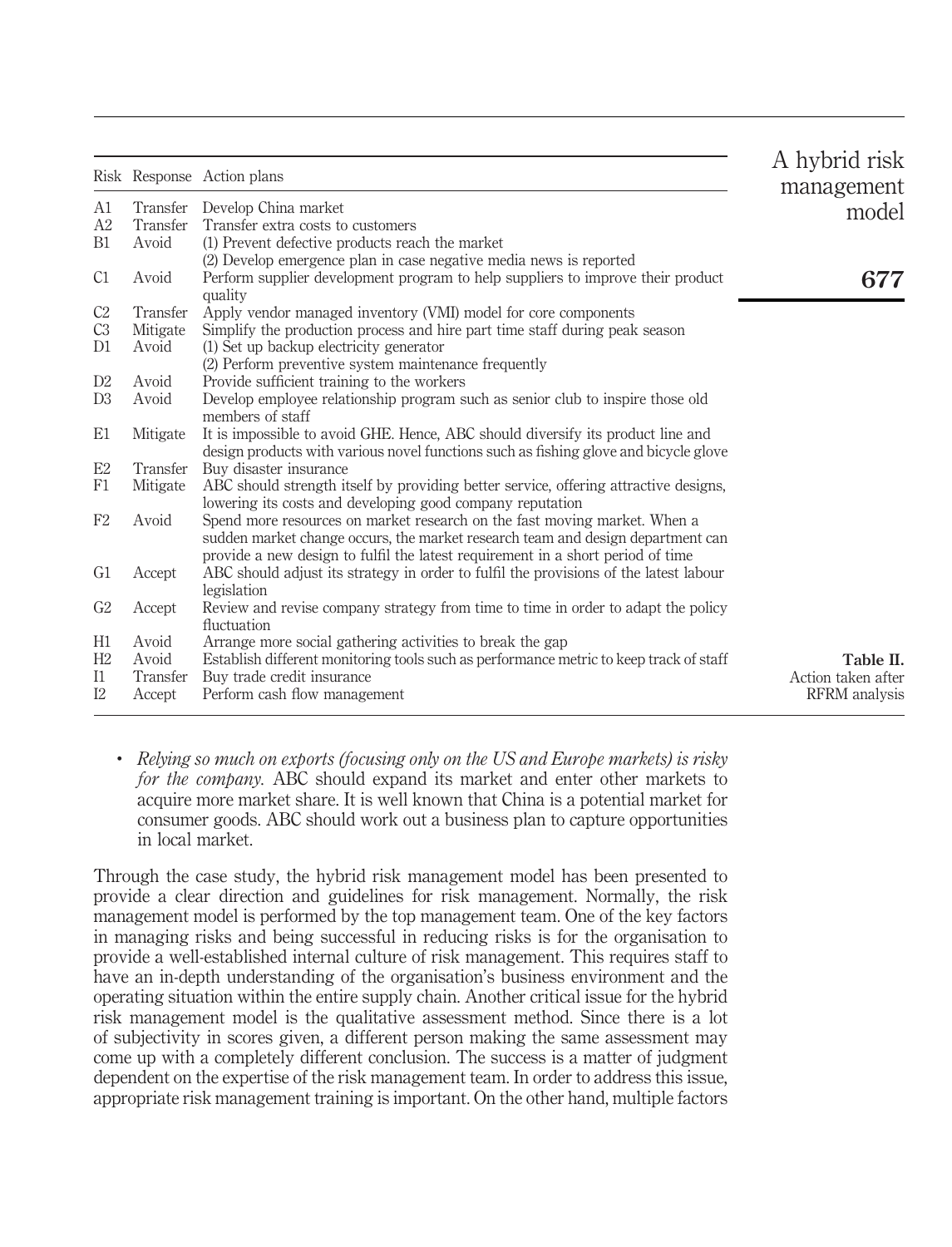**IMTM** 23,5

may be employed to evaluate risks in order to increase the degree of objectivity. Different evaluation criteria such as costs and resources required may be added to facilitate team members to assess the risks. Providing clarifying detail to score can help team members less subjective the scoring. Furthermore, risk management team should standardise its team rules to reach consensus from all team members. However, the presented hybrid risk management model does not consider any strategies to promote the risk management concept to the staff. They may not know what to do when risks come. Thus, the staff should obtain more understanding on the actions planned for the organisation. The management team should promote desired risk culture, frame risks in the context of strategy and activities.

#### 7. Conclusion

The hybrid risk management model provides a comprehensive risk analysis tool using a top-down approach that helps an enterprise to gain a better understanding of its risks and have a better chance of success. By applying the HHM and ERM tools to identify the risks, the company can prioritise risks so that options to mitigate the risk can be appropriate considered and addressed. Most of the uncertainties and risks that the glove manufacturing industry is facing have been identified by HHM, the most likely and high level risks in the industry are identified. ERM method was applied to identify the enterprise's risks, triggers, and current mitigation strategies. Furthermore, some additional outstanding risks are provided for the case company to either avoid or transfer those risks. The proposed model not only provides theoretical merits to the literature, but also applicable to different industries for risk management practices.

Today, customer has higher expectations in terms of speed of delivery and service quality. It is challenging for a company to sustain efficient product flow and on time delivery simultaneously. In order to ensure the flexibility of the supply chain, a company should have internal competencies to manage its external partners. This is important in the areas of customer relationship management and supplier relationship management, where enterprises need to establish a trusting and long term relationship with those external partners. Therefore, further research is required to combine the risk management model with the concept of customer relationship management and supplier relationship management.

#### References

- Abrams, C., Von Kanel, J., Muller, S., Pfitzmann, B. and Ruschka-Taylor, S. (2007), "Optimised enterprise risk management", IBM Systems Journal, Vol. 46 No. 2, pp. 219-34.
- Anderson, A. (2000), Enterprise-wide Risk Management Strategies for Linking Risk and Opportunity, Pearson Education Ltd, Harlow.
- Beasley, M.S., Branson, B.C. and Hancock, B.V. (2008), "Rising expectations", Journal of Accountancy, Vol. 205 No. 4, pp. 44-51.
- Beasley, M.S., Clune, R. and Hermanson, D.R. (2005), "Enterprise risk management: an empirical analysis of factors associated with the extent of implementation", Journal of Accounting and Public Policy, Vol. 24 No. 6, pp. 521-31.
- Corbett, R.B. (2004), "A view of the future of risk management", Risk Management: An International Journal, Vol. 6 No. 3, pp. 51-6.
- Dickinson, G. (2001), "Enterprise risk management: its origins and conceptual foundation", The Geneva Papers on Risk and Insurance, Vol. 26 No. 3, pp. 360-6.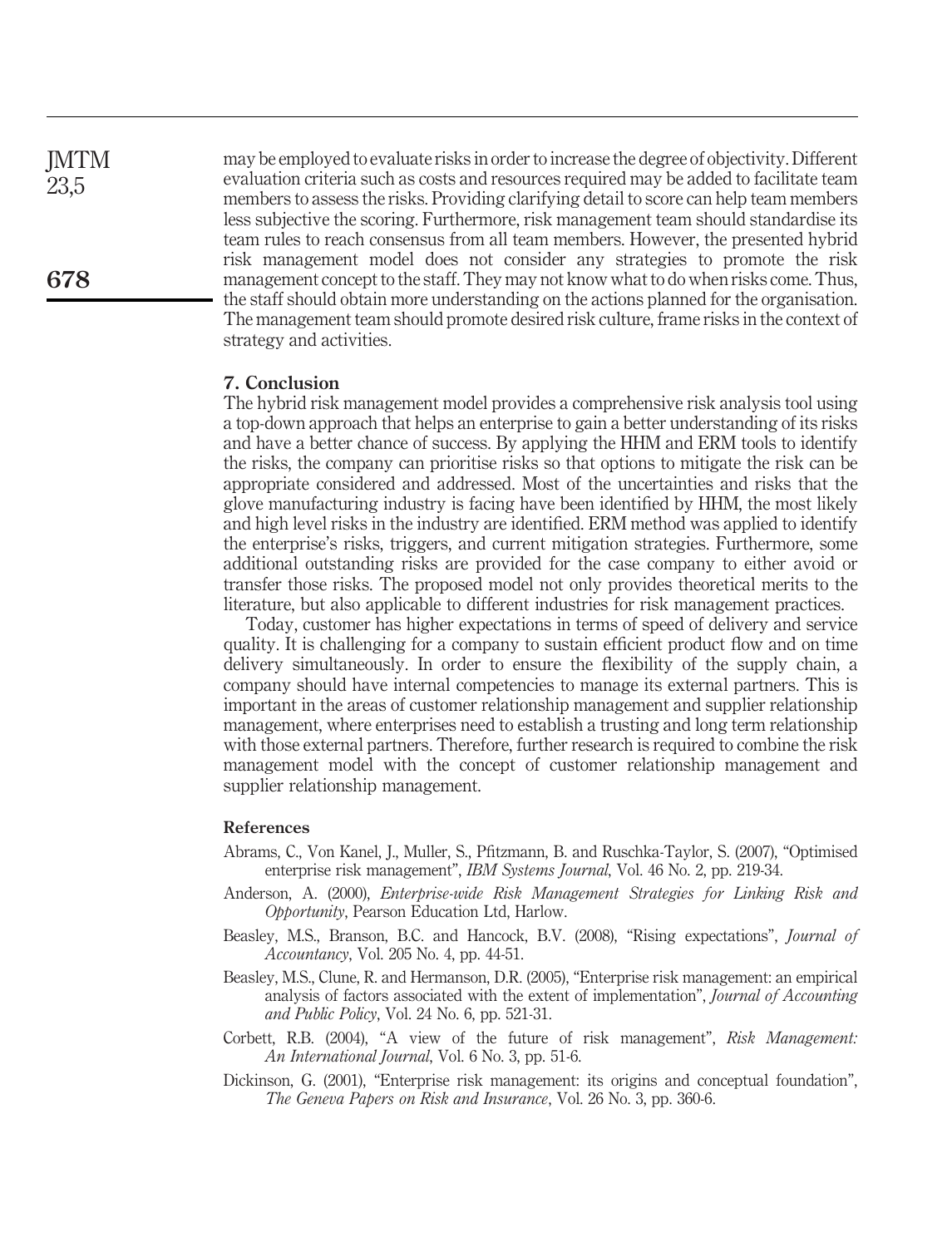|  |  |                                                         |  |  |  | Drew, M. $(2007)$ , "Information risk management and compliance – expected and unexpected", |
|--|--|---------------------------------------------------------|--|--|--|---------------------------------------------------------------------------------------------|
|  |  | <i>BT Technology Journal, Vol. 25 No. 1, pp. 19-29.</i> |  |  |  |                                                                                             |

- Ford (1996), Failure Mode & Effects Analysis: Handbook Supplement for Machinery, Ford Motor Company, Dearborn, MI.
- Giannakis, M., Croom, S. and Slack, N. (2004), "Supply chain paradigms", in New, S. and Westbrook, R. (Eds), Understanding Supply Chains, Oxford University Press, Oxford.
- Haimes, Y.Y. (2004), Risk Modeling, Assessment, and Management, Wiley-Interscience, New York, NY.
- Haimes, Y.Y. and Horowitz, B.M. (2004), "Modeling interdependent infrastructures for sustainable counterterrorism", Journal of Infrastructure Systems, Vol. 10 No. 2, pp. 33-41.
- Haubenstock, M. (1999), "Organising a financial institution to deliver enterprise-wide risk management", Journal of Lending and Credit Risk Management, Febuary 1, pp. 46-52.
- Jennerich, E.Z. and Jennerich, E.J. (1997), The Reference Interview as a Creative Art, 2nd ed., Libraries Unlimited, Englewood, CO.
- Jeynes, J. (2002), Risk Management: 10 Principles, Butterworth-Heinemann, Oxford.
- Jiang, B., Baker, R.C. and Frazier, G.V. (2009), "An analysis of job dissatisfaction and turnover to reduce global supply chain risk: evidence from China", *Journal of Operations* Management, Vol. 27 No. 2, pp. 169-84.
- Kaplan, S. and Garrick, B.J. (1981), "On the quantitative definition of risk", Risk Analysis, Vol. 1 No. 1, pp. 11-27.
- Kaplan, S., Haimes, Y.Y. and Garrick, B.J. (2001), "Fitting hierarchical holographic modelling into the theory of scenario structuring and a resulting refinement to the quantitative definition of risk", Risk Analysis, Vol. 21 No. 5, pp. 807-19.
- Kerlinger, F.N. (1986), Foundations of Behavioural Research, 3rd ed., Rinehart and Winston, Fort Worth, TX.
- Knechel, W.R. (2002), "The role of the independent accountant in effective risk management", Review of Business and Economics, Vol. XLVII No. 1, pp. 65-86.
- Lam, J. (2003), Enterprise Risk Management From Incentives to Controls, Wiley, Hoboken, NJ.
- Lambert, J.H., Jennings, R.K. and Joshi, N.N. (2006), "Integration of risk identification with business process models", Systems Engineering, Vol. 9 No. 3, pp. 187-98.
- Loghry, J.D. and Veach, C.B. (2009), "Enterprise risk assessments: holistic approach provides companywide perspective", Professional Safety, February, pp. 31-5.
- Longstaff, T.A. and Haimes, Y.Y. (2002), "A holistic roadmap for survivable infrastructure systems", IEEE Transactions on Systems, Man, and Cybernetics, Part A: Systems and Humans, Vol. 32 No. 2, pp. 260-8.
- Miccolis, J. and Shah, S. (2000), Enterprise Risk Management: An Analytic Approach, Tillinghast-Towers Perrin, Parsippany, NJ.
- Muzzy, L. (2008), "Approaching enterprise risk management", Financial Executive, October, pp. 59-61.
- Olson, D.L. and Wu, D.D. (2008), Enterprise Risk Management, World Scientific, Singapore.
- Pai, R.R., Kallepalli, V.R., Caudill, R.J. and Zhou, M. (2003), "Methods toward supply chain risk analysis", Proceedings of IEEE International Conference on Systems, Man and Cybernetics, Vol. 5, pp. 4560-5.
- Rao, A. (2007), "Evaluation of enterprise risk management (ERM) in Dubai an emerging economy", Risk Management, Vol. 9 No. 3, pp. 167-87.

679

A hybrid risk management